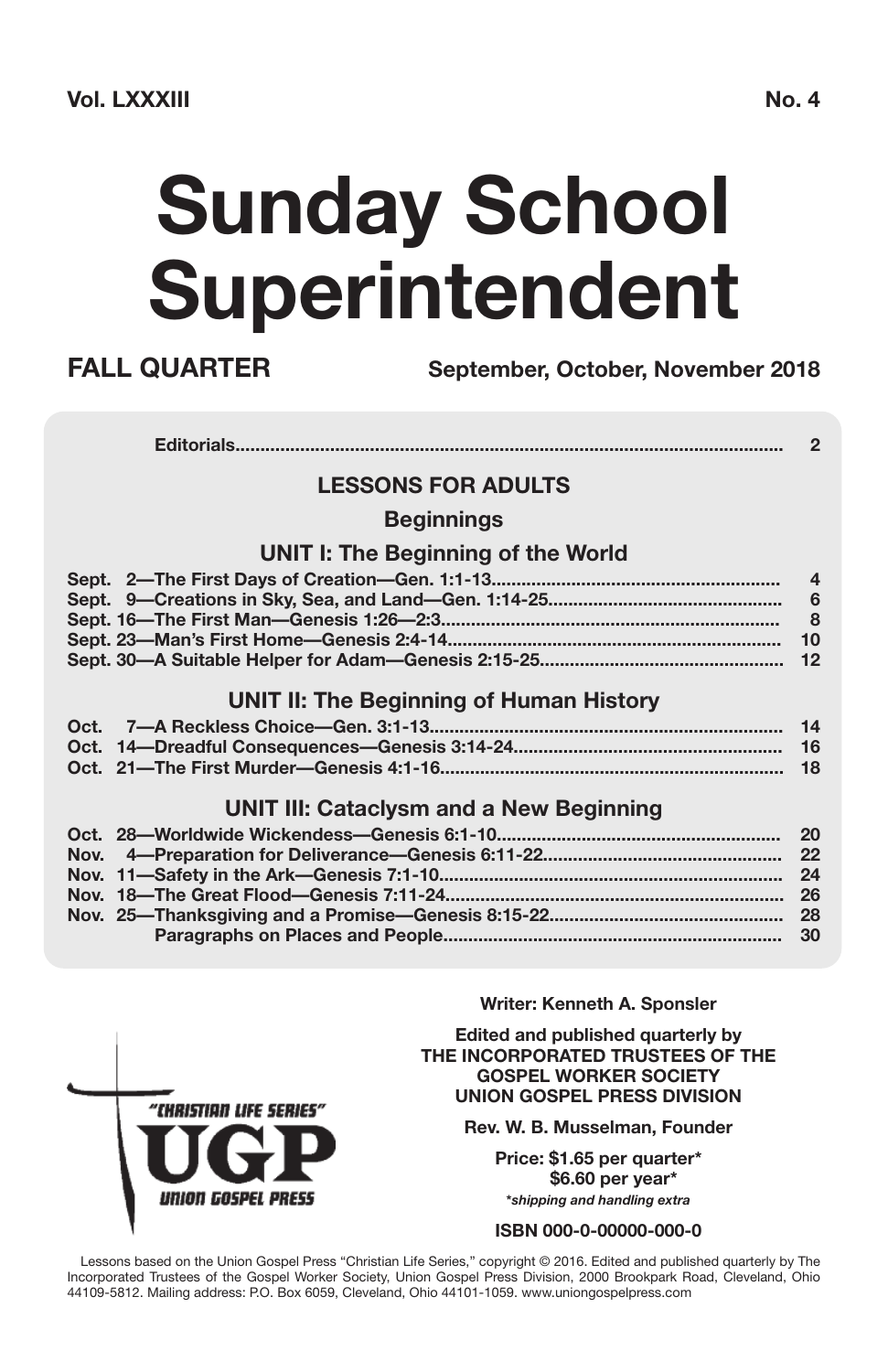## **Editorials**

## **<sup>A</sup> New Look**

With this issue of *Sunday School Superintendent,* we are happy to announce a new look and a new format. As you flip through the booklet, the differences will be obvious. The biggest change, and the one that necessitated revision of this publication, is that adults and children have been given separate lesson tracks. All adults and teens (down to twelve years of age) will be studying one set of lessons. Juniors, primaries, and beginners (eleven years and younger), however, will be learning from their own set of lesson texts. This is the case for all Union

Gospel Press quarterlies.

Reasons for this change are discussed on page 31. Here, we wish to highlight the new features of *Sunday School Superintendent* as well as provide a brief summary of the two lesson tracks.

The necessity of covering two complete lesson schedules has required extensive revision in how the lessons are handled. As superintendent, you need to be aware of what all the students in your Sunday school are studying. That means two sets of lessons must be covered in this booklet. To

#### **LESSONS FOR JUNIORS, PRIMARIES, AND BEGINNERS**

#### **Elijah and Elisha: Mighty Prophets of God**

#### **UNIT I: Elijah's Godly Boldness**

#### **UNIT II: Prophets Under God's Control**

#### **UNIT III: Elisha and God's Power**

**PLEASE NOTE:** Fundamental, sound doctrine is the objective of The Incorporated Trustees of the Gospel Worker Society, Union Gospel Press. The writers are prayerfully selected for their Bible knowledge and yieldedness to the Spirit of Truth, each writing in his own style as enlightened by the Holy Spirit. At best we know in part only. "They received the word with all readiness of mind, and searched the scriptures daily, whether those things were so" (Acts 17:11).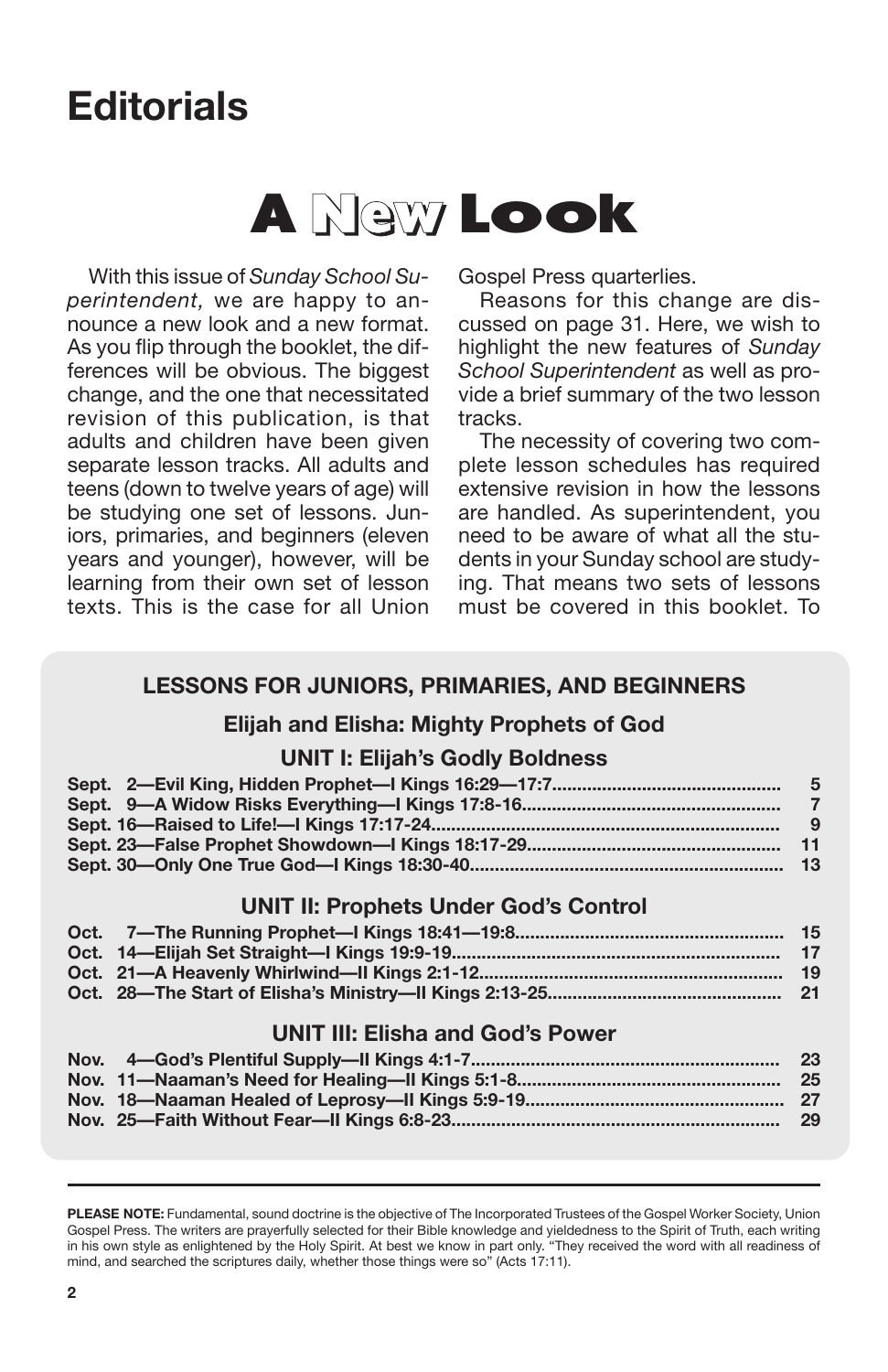| LESSON 1-SEPTEMBER 2, 2018 . ADULTS<br>The First Days of Creation                                                                                                                                                                                                                                                                                                                                                                                                                                                                                                                                                                                                                                                                                                                                                                                                                                                                                                                                                                                                                                                                                                                                                                                                             |                                                                                                                                                                                                                                                                                                                                                                                                                                                                                                                                                                                                                                                                                                                                                                                                                                                                                                                                                                                                                                                                                                                                                                   |                                                                                                                                                                                                                                                                                                                                                                                                                                                                                                                                                                                                                                                                                                                                                                                                                                                                                                                                                                                                                                                                                                                                                                                                                                  | LESSON 1-SEPTEMBER 2, 2018 . CHILDREN<br>Evil King, Hidden Prophet                                                                                                                                                                                                                                                                                                                                                                                                                                                                                                                                                                                                                                                                                                                                                                                                                                                                                                                                                                                                                                                                                                                                                                                                    |
|-------------------------------------------------------------------------------------------------------------------------------------------------------------------------------------------------------------------------------------------------------------------------------------------------------------------------------------------------------------------------------------------------------------------------------------------------------------------------------------------------------------------------------------------------------------------------------------------------------------------------------------------------------------------------------------------------------------------------------------------------------------------------------------------------------------------------------------------------------------------------------------------------------------------------------------------------------------------------------------------------------------------------------------------------------------------------------------------------------------------------------------------------------------------------------------------------------------------------------------------------------------------------------|-------------------------------------------------------------------------------------------------------------------------------------------------------------------------------------------------------------------------------------------------------------------------------------------------------------------------------------------------------------------------------------------------------------------------------------------------------------------------------------------------------------------------------------------------------------------------------------------------------------------------------------------------------------------------------------------------------------------------------------------------------------------------------------------------------------------------------------------------------------------------------------------------------------------------------------------------------------------------------------------------------------------------------------------------------------------------------------------------------------------------------------------------------------------|----------------------------------------------------------------------------------------------------------------------------------------------------------------------------------------------------------------------------------------------------------------------------------------------------------------------------------------------------------------------------------------------------------------------------------------------------------------------------------------------------------------------------------------------------------------------------------------------------------------------------------------------------------------------------------------------------------------------------------------------------------------------------------------------------------------------------------------------------------------------------------------------------------------------------------------------------------------------------------------------------------------------------------------------------------------------------------------------------------------------------------------------------------------------------------------------------------------------------------|-----------------------------------------------------------------------------------------------------------------------------------------------------------------------------------------------------------------------------------------------------------------------------------------------------------------------------------------------------------------------------------------------------------------------------------------------------------------------------------------------------------------------------------------------------------------------------------------------------------------------------------------------------------------------------------------------------------------------------------------------------------------------------------------------------------------------------------------------------------------------------------------------------------------------------------------------------------------------------------------------------------------------------------------------------------------------------------------------------------------------------------------------------------------------------------------------------------------------------------------------------------------------|
|                                                                                                                                                                                                                                                                                                                                                                                                                                                                                                                                                                                                                                                                                                                                                                                                                                                                                                                                                                                                                                                                                                                                                                                                                                                                               |                                                                                                                                                                                                                                                                                                                                                                                                                                                                                                                                                                                                                                                                                                                                                                                                                                                                                                                                                                                                                                                                                                                                                                   |                                                                                                                                                                                                                                                                                                                                                                                                                                                                                                                                                                                                                                                                                                                                                                                                                                                                                                                                                                                                                                                                                                                                                                                                                                  |                                                                                                                                                                                                                                                                                                                                                                                                                                                                                                                                                                                                                                                                                                                                                                                                                                                                                                                                                                                                                                                                                                                                                                                                                                                                       |
|                                                                                                                                                                                                                                                                                                                                                                                                                                                                                                                                                                                                                                                                                                                                                                                                                                                                                                                                                                                                                                                                                                                                                                                                                                                                               | Genesis 1:1-13                                                                                                                                                                                                                                                                                                                                                                                                                                                                                                                                                                                                                                                                                                                                                                                                                                                                                                                                                                                                                                                                                                                                                    |                                                                                                                                                                                                                                                                                                                                                                                                                                                                                                                                                                                                                                                                                                                                                                                                                                                                                                                                                                                                                                                                                                                                                                                                                                  | I Kings 16:29-17:7                                                                                                                                                                                                                                                                                                                                                                                                                                                                                                                                                                                                                                                                                                                                                                                                                                                                                                                                                                                                                                                                                                                                                                                                                                                    |
| GOLDEN TEXT-"The earth was without form, and void: and darkness was upon<br>the face of the deep. And the Spirit of God moved upon the face of the waters"<br>(Genesis 1:2).                                                                                                                                                                                                                                                                                                                                                                                                                                                                                                                                                                                                                                                                                                                                                                                                                                                                                                                                                                                                                                                                                                  |                                                                                                                                                                                                                                                                                                                                                                                                                                                                                                                                                                                                                                                                                                                                                                                                                                                                                                                                                                                                                                                                                                                                                                   |                                                                                                                                                                                                                                                                                                                                                                                                                                                                                                                                                                                                                                                                                                                                                                                                                                                                                                                                                                                                                                                                                                                                                                                                                                  | GOLDEN TEXT-'And Elliah  said unto Ahab. As the Lord God of Israel Iveth.<br>before whom I stand, there shall not be dew nor rain these years, but according<br>to my word" 4 Kings 17:11.                                                                                                                                                                                                                                                                                                                                                                                                                                                                                                                                                                                                                                                                                                                                                                                                                                                                                                                                                                                                                                                                            |
| OPENING MOMENTS<br>Suppested Song<br>"How Great Thou Art" (Boberg)<br>Inchreaker<br>If you were assigned the task of cre-<br>ating the universe, how would you go<br>ahoud it?<br><b>LESSON OUTLINE</b><br>1. Creation of light (Gen. 1:1-5)<br>2. Creation of land and sea (Gen.<br>$1:6-100.$<br>3. Creation of life (Gen. 1:11-13).<br><b>KEY ISSUES</b><br>Our text for the first week this quarter<br>looks at the first three days of Creation.<br>but the focus must always draw the stu-<br>dent hank to the Creator Notice how<br>many times "God" is mentioned for just<br>the first day alone in Genesis 1:1-5: "In<br>the beginning God created": "And the<br>Snigh of God mover": "And God said":<br>"And God saw": "And God divided":<br>"And God called." The rest of the pas-<br>sage continues in the same vein.<br>The study of Creation is meant to<br>draw us to our Creator, to lead us to<br>know Him and to worship Him in awe<br>and admiration. Any class session that<br>does not go in this direction is missing<br>the point and failing to help students<br>learn what is most important. Above all<br>else, emphasize to your adult Sunday<br>school the preeminence and glory of<br>the Creator!<br>While many find it fascinating to in-<br>× | vestigate details and minutiae, the<br>thing to catch is the orderliness and<br>sublimity of God's work. God saw, God<br>said God arted The Genesis annunt<br>is set in stark contrast to pagan cre-<br>ation accounts of the ancient world<br>with their battling gods and chaotic cir-<br>cumstances in which things came to<br>be. Our God is fully in control, and He<br>always has been. Furthermore, every-<br>thing that God created is designated<br>as "good." All creation reflects His glo-<br>no Let us not miss that!<br>Relevant passages to consider as<br>time permits would include Job 38:1-<br>11 and John 1:1-10<br><b>RRINGING IT HOME</b><br>This lesson should move all students<br>and teachers to bring sincere praise<br>and worship to God. How can we<br>make worship a stronger part of our<br>daily lives?<br><b>FINAL THOUGHTS</b><br>For students who bring up<br>questions regarding science<br>and the reliability of the biblical<br>account, Answers in Genesis<br>(answersingenesis.org) has a<br>wealth of information and re-<br>sources that can be of help to<br>your teachers.<br>,,,,,,,,,,,,,,,,,,,,,,,,,,,,,,,,,,,,, | OPENING MOMENTS<br>Suggested Song<br>"Mighty to Keep" (Harris)<br>Inchreaker<br>Can a person hide from danger and<br>serve God at the same time?<br>LESSON OUTLINE<br>1. Ahab's sin 8 Kings 16:29-34)<br>2. Elijah's mission (I Kings 17:1-7)<br><b>KEY ISSUES</b><br>There is a lot of detail in this pas-<br>sage, more than most children can<br>probably digest, especially the<br>younger ones. It would be good if<br>teachers focus their efforts on making<br>sure their pupils leave with the answers<br>to two questions. The questions are:<br>What did King Ahab do that was so<br>bad? and Why did God have Elliah hide<br>hy a hennis?<br>The answer to the first question is<br>that Ahab not only worshiped a false<br>god (Baal); he also made the people<br>worship Baal. Ahab promoted idolatry<br>in many ways. He was influenced in a<br>large degree by his heathen wife<br>Jezebel, it was disobedient for him to<br>many her, but the primary issue is idol-<br>otry<br>Why is idolatry so bad? Worshiping<br>false gods shows complete dislovalty<br>to God, who has given us everything<br>and deserves all nor love and honor<br>Children should think about how they<br>Sunday School Superintendent | can love, honor, and worship God by<br>the way they live.<br>The answer to the second question<br>may be a little harder. We may wonder<br>why God did not have Elliah stay close<br>to Ahab and remind him that the<br>drought was happening as foretold.<br>The best answer perhaps is that Eliah<br>needed time to have his heart pre-<br>pared. He needed to see God provide<br>for him when there was no human pro-<br>vision. He needed to know that he<br>could trust God for everything. That<br>would enable him to faithfully stand for<br>God against the strongest opposition<br>imaginable.<br><b>RRINGING IT HOME</b><br>Kids may sometimes think that God<br>cannot use them for anything signifi-<br>cant. They are sheltered at home and<br>not able to go out and take on projects.<br>Let them know that God was using Eli-<br>iah in a bio way, even though He had<br>him hidden away by a brook, far from<br>anyone. Make sure children know they<br>can be trusting God for things right<br>where they are.<br><b>The Secretary Editor</b><br>FINAL THOUGHTS<br>This might be a good lesson<br>for some teachers to drama.<br>fize. Kids can play Ellian.<br>Ahab, and even the ravens<br>that brought food to Elijah.<br><b>HAIRDROOM</b><br>× |

make that possible, the former twopage-per-lesson format has been replaced with a one-page treatment, with the adult and children's lessons for each Sunday appearing on facing pages. You can see at a glance that the move to a single-page format has led to substantial revising and condensing.

The introductory portion of each lesson has been condensed to an "Opening Moments" section, consisting of one suggested song and a question to be used as an icebreaker. You are free, of course, to add or substitute any songs you wish, depending on how your Sunday school is set up. The suggested song is just that: a suggestion to spur ideas.

The section "Guiding the Superintendent," with its Devotional Outline, tended to become something of a lesson exposition in miniature. Here we have remade it into a condensed outline with a discussion of the key issues likely to come up in teaching the lesson. Our intent is to help the superintendent become aware of major emphases and possible stumbling blocks, which can then be conveyed to the teachers as needed. (If you need a fuller treatment of the week's lessons, we suggest consulting our *Bible Ex-* *positor and Illuminator* and one of the teacher manuals for children.)

The last section, "Bringing it Home," focuses on application. How do the emphases of the lesson text bear on our lives today? What should students take from their interaction with the Scripture? We do not want them to simply fill their heads with information and not be changed by it.

In addition to these standing sections, points

of interest unique to particular lessons are offered. These may point to further resources to consult or offer a perspective on a particular lesson aspect that does not fit easily into the overall emphases. We hope that these sections, with varying locations on the page, will prove useful and interesting.

Now to this quarter's lessons: The adults will be focusing on the beginning of all things, devoting their full attention to lessons from the book of Genesis. These studies are intended to elevate and deepen their understanding of God, their worship of Him, and their desire to serve Him.

The children will be looking at the lives of two great Old Testament prophets, Elijah and Elisha, with all the lessons being drawn from the books of I and II Kings. Examining the lives of these two men, as well as the people they impacted, should give ample opportunities for role playing, interaction, and application. Above all, children should come away with the knowledge that God works in people's lives, including their own.

We hope that this new format will prove helpful to you and aid you in leading an effective Sunday school! *—The Editors.*

*(Editorials continued on page 31)*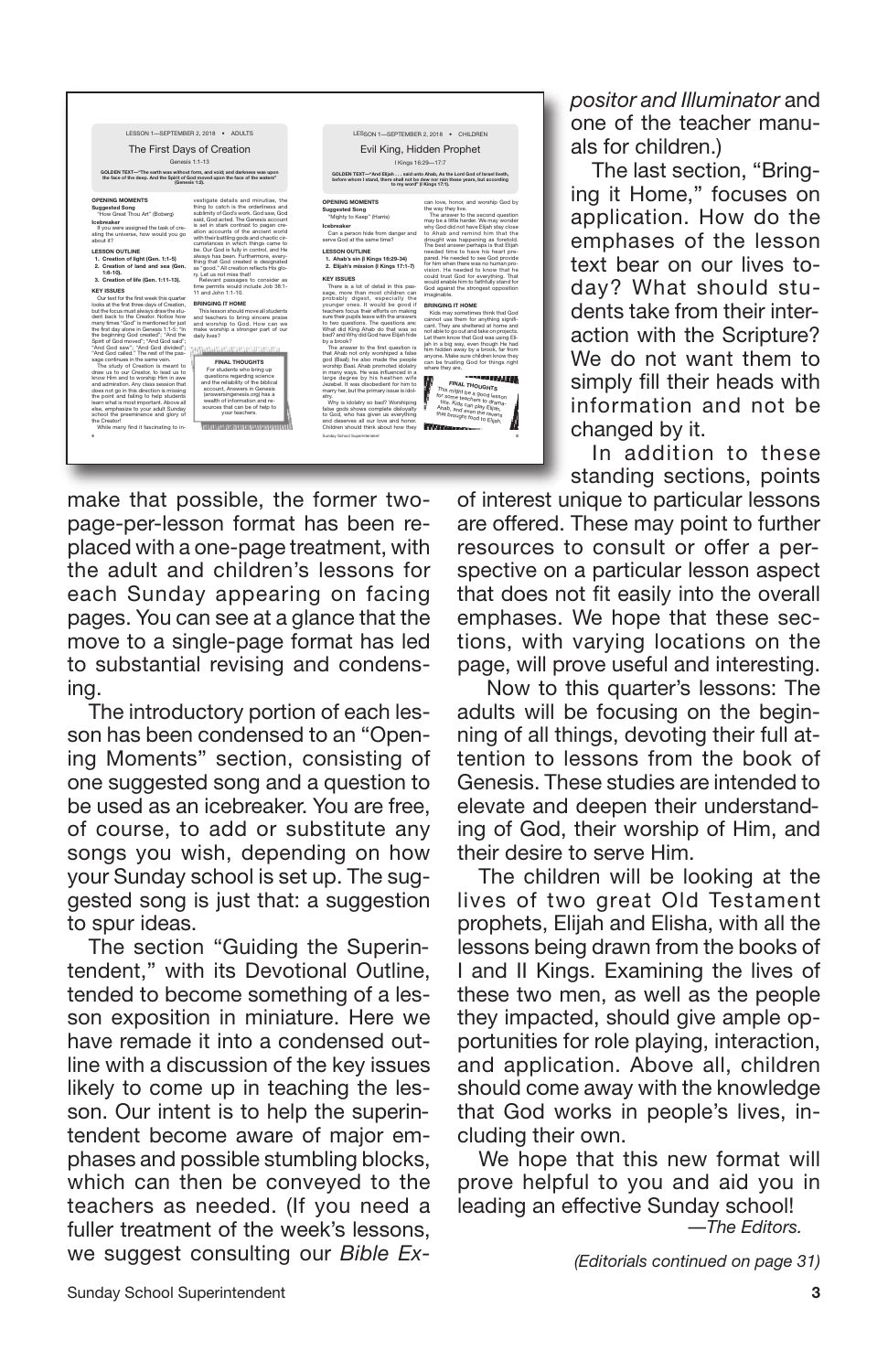LESSON 1-SEPTEMBER 2, 2018 • ADULTS

### The First Days of Creation

Genesis 1:1-13

**GOLDEN TEXT—"The earth was without form, and void; and darkness was upon the face of the deep. And the Spirit of God moved upon the face of the waters" (Genesis 1:2).**

#### **OPENING MOMENTS**

#### **Suggested Song**

"How Great Thou Art" (Boberg)

#### **Icebreaker**

If you were assigned the task of creating the universe, how would you go about it?

#### **LESSON OUTLINE**

- **1. Creation of light (Gen. 1:1-5)**
- **2. Creation of land and sea (Gen. 1:6-10).**
- **3. Creation of life (Gen. 1:11-13).**

#### **KEY ISSUES**

Our text for the first week this quarter looks at the first three days of Creation, but the focus must always draw the student back to the Creator. Notice how many times "God" is mentioned for just the first day alone in Genesis 1:1-5: "In the beginning God created"; "And the Spirit of God moved"; "And God said"; "And God saw"; "And God divided"; "And God called." The rest of the passage continues in the same vein.

The study of Creation is meant to draw us to our Creator, to lead us to know Him and to worship Him in awe and admiration. Any class session that does not go in this direction is missing the point and failing to help students learn what is most important. Above all else, emphasize to your adult Sunday school the preeminence and glory of the Creator!

While many find it fascinating to in-

vestigate details and minutiae, the thing to catch is the orderliness and sublimity of God's work. God saw, God said, God acted. The Genesis account is set in stark contrast to pagan creation accounts of the ancient world with their battling gods and chaotic circumstances in which things came to be. Our God is fully in control, and He always has been. Furthermore, everything that God created is designated as "good." All creation reflects His glory. Let us not miss that!

Relevant passages to consider as time permits would include Job 38:1- 11 and John 1:1-10.

#### **BRINGING IT HOME**

This lesson should move all students and teachers to bring sincere praise and worship to God. How can we make worship a stronger part of our daily lives?

,,,,,,,,,,,,,,,,,,,,,,,,,,,,,,,,,,,,

#### **FINAL THOUGHTS**

For students who bring up questions regarding science and the reliability of the biblical account, Answers in Genesis (answersingenesis.org) has a wealth of information and resources that can be of help to your teachers.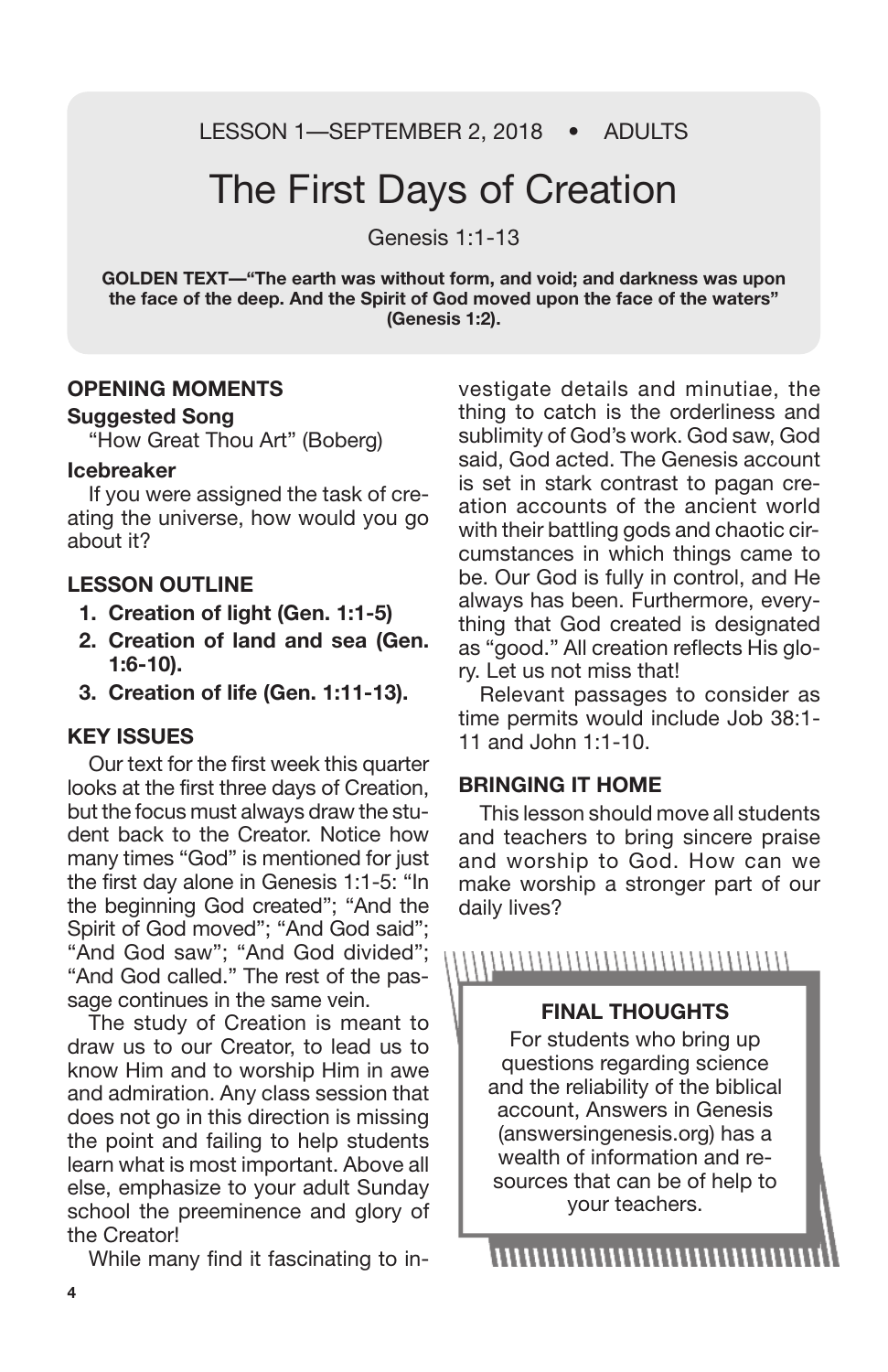LESSON 1—SEPTEMBER 2, 2018 • CHILDREN

## Evil King, Hidden Prophet

I Kings 16:29—17:7

**GOLDEN TEXT—"And Elijah . . . said unto Ahab, As the Lord God of Israel liveth, before whom I stand, there shall not be dew nor rain these years, but according to my word" (I Kings 17:1).**

#### **OPENING MOMENTS Suggested Song**

"Mighty to Keep" (Harris)

#### **Icebreaker**

Can a person hide from danger and serve God at the same time?

#### **LESSON OUTLINE**

- **1. Ahab's sin (I Kings 16:29-34)**
- **2. Elijah's mission (I Kings 17:1-7)**

#### **KEY ISSUES**

There is a lot of detail in this passage, more than most children can probably digest, especially the younger ones. It would be good if teachers focus their efforts on making sure their pupils leave with the answers to two questions. The questions are: What did King Ahab do that was so bad? and Why did God have Elijah hide by a brook?

The answer to the first question is that Ahab not only worshiped a false god (Baal); he also made the people worship Baal. Ahab promoted idolatry in many ways. He was influenced in a large degree by his heathen wife Jezebel. It was disobedient for him to marry her, but the primary issue is idolatry.

Why is idolatry so bad? Worshiping false gods shows complete disloyalty to God, who has given us everything and deserves all our love and honor. Children should think about how they can love, honor, and worship God by the way they live.

The answer to the second question may be a little harder. We may wonder why God did not have Elijah stay close to Ahab and remind him that the drought was happening as foretold. The best answer perhaps is that Elijah needed time to have his heart prepared. He needed to see God provide for him when there was no human provision. He needed to know that he could trust God for everything. That would enable him to faithfully stand for God against the strongest opposition imaginable.

#### **BRINGING IT HOME**

Kids may sometimes think that God cannot use them for anything significant. They are sheltered at home and not able to go out and take on projects. Let them know that God was using Elijah in a big way, even though He had him hidden away by a brook, far from anyone. Make sure children know they can be trusting God for things right where they are.

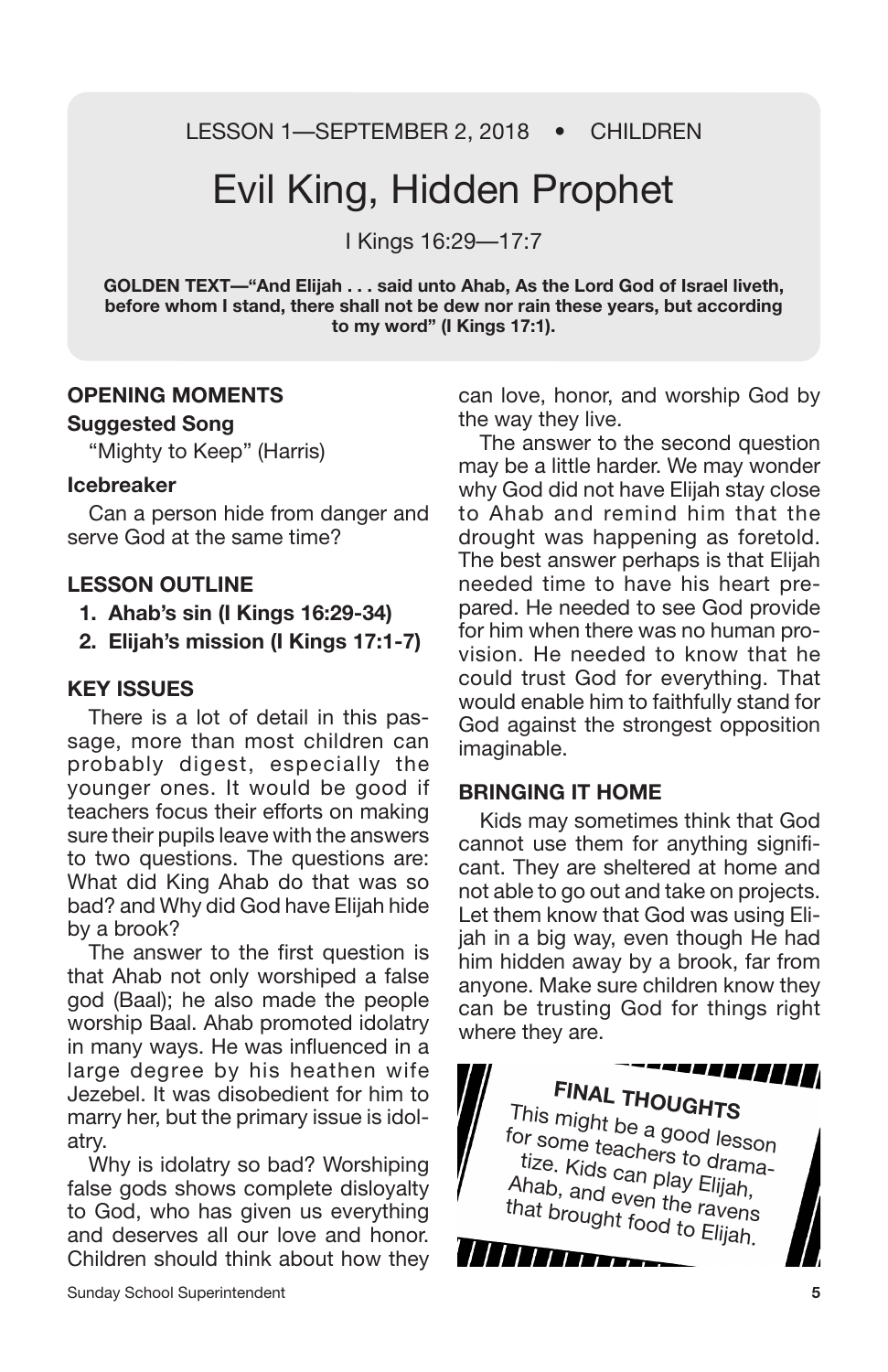LESSON 2-SEPTEMBER 9, 2018 • ADULTS

### Creations in Sky, Sea, and Land

Genesis 1:14-25

**GOLDEN TEXT—"God made two great lights; the greater light to rule the day, and the lesser light to rule the night: he made the stars also" (Genesis 1:16).**

#### **OPENING MOMENTS**

#### **Suggested Song**

"This Is My Father's World" (Babcock)

#### **Icebreaker**

What is your favorite animal? What truth about God does it remind you of?

#### **LESSON OUTLINE**

- **1. Creation of sun, moon, and stars (Gen. 1:14-19)**
- **2. Creation of sea life and birds (Gen. 1:20-23)**
- **3. Creation of land animals (Gen. 1:24-25)**

#### **KEY ISSUES**

The sublime orderliness of the Creator's work over the first three days of Creation, seen in last week's lesson, is further highlighted this week in looking at the second three days. During the first three days.

On day four, God completed the environment for sustaining life by setting in place the sun, moon, and stars. Having these come into being after plant life was already present would be impossible in an evolutionary scenario, but it presented no problem for God in His sovereign, direct creation.

On day five, God filled the sea and the air with abundant life. As with the creation of the earth itself, God accomplished this with a simple, omnipotent command. The majesty and reach of His power should bring us to our knees in awe and wonder.

Day six began with the creation of animal life on land. Again, it took only a command from God, and it was accomplished. The sixth day also saw God's crowning work of creation, the entire subject of next week's lesson.

Related passages to this week's lesson include Psalms 19:1-6 and 104:24- 30.

#### ,,,,,,,,,,,,,,,,,,,,,,,,,,,,,,,,,

#### **A FUN BUT INSTRUCTIVE SONG**

If your Sunday school is open to such things, you might want to have them join in singing a more light-hearted piece. The song "All God's Critters Got a Place in the Choir" by Bill Staines is cheekily informal, but it humorously brings out some vital truths. The most important perhaps is that all creation proclaims the glory of the Creator.

### ,,,,,,,,,,,,,,,,,,,

#### **BRINGING IT HOME**

People today are often shut away indoors, isolated in climate-controlled environments from the glories of God's natural creation. We have become more used to interacting with images on small screens than with the things God has made. Encourage your people to spend some time outdoors, marveling at God's creation and praising Him for it.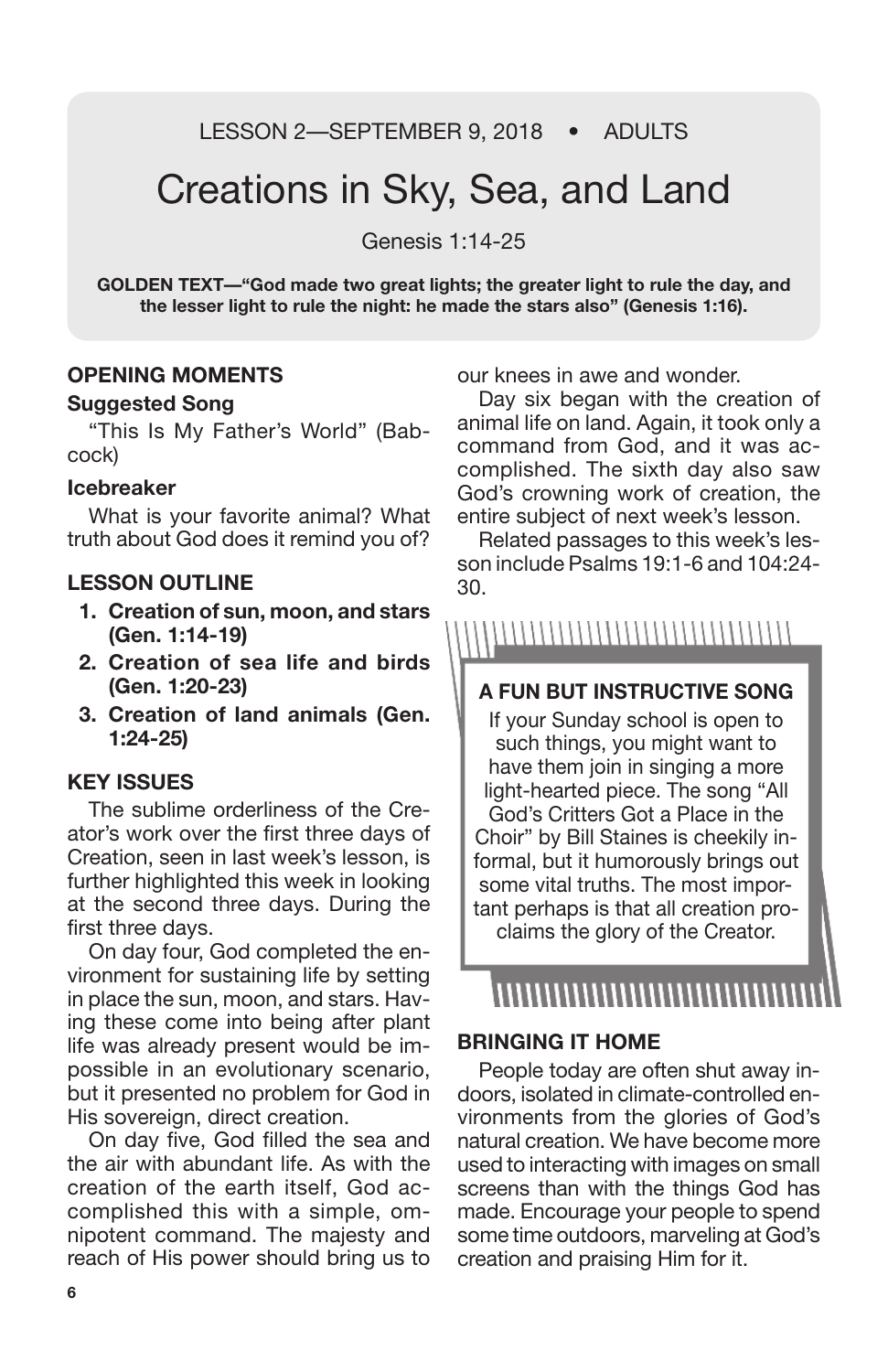LESSON 2—SEPTEMBER 9, 2018 • CHILDREN

## A Widow Risks Everything

I Kings 17:8-16

**GOLDEN TEXT—"Thus saith the Lord God of Israel, The barrel of meal shall not waste, neither shall the cruse of oil fail, unto the day that the Lord sendeth rain upon the earth" (I Kings 17:14).**

#### **OPENING MOMENTS**

#### **Suggested Song**

"God Will Take Care of You" (Martin)

#### **Icebreaker**

What would you do if you had only one piece of candy left and a friend asked you for it? Would yiu give it to him, or would you tell him to find his own piece of candy?

#### **LESSON OUTLINE**

- **1. The widow's need (I Kings 17:8- 12)**
- **2. The widow's faith (I Kings 17:13- 16)**

#### **KEY ISSUES**

This lesson picks up where last week's lesson left off with Elijah. But this week's passage puts a stronger focus on another person—the widow whom God sent the prophet to stay with. Using Elijah's need, God put this non-Israelite woman to a hard test of faith. It was a test that she passed, earning her a special mention by the Lord Jesus Himself (cf. Luke 4:25- 26).

Elijah's first request, for some water to drink, did not prove too difficult for the widow, despite the long drought. But his second request, for some bread to eat, brought a protestation of inability from her lips. She had only enough flour and oil left to make one small loaf for her and her son. When that was finished, they would wait for death to take them. There was no prospect of any more food to come.

It was a bleak outlook, and the woman was not looking for assistance or rescue. She simply could not be expected to extend herself any further. Surely the prophet could understand!

But the prophet insisted (somewhat selfishly, it must have seemed) and then countered with an outlandishsounding promise: if she would do this, essentially giving up her last meal, God would see to it that she and her son would have enough to survive the rest of the famine. The woman offered no further objections but simply did as Elijah asked. How strongly she believed his words is not mentioned; she obeyed, and that was enough. God kept His word, and provision was never lacking. It was not extravagant or lavish, but it never failed.

#### **BRINGING IT HOME**

God will probably not ask any of the children in your Sunday school to give up their last meal, but He may ask them to take risks by trusting Him to do what seems impossible. What faith risks might your students face? They can discuss these in their classes and talk about how they would respond. Do you have examples from your life that could help them see this more clearly?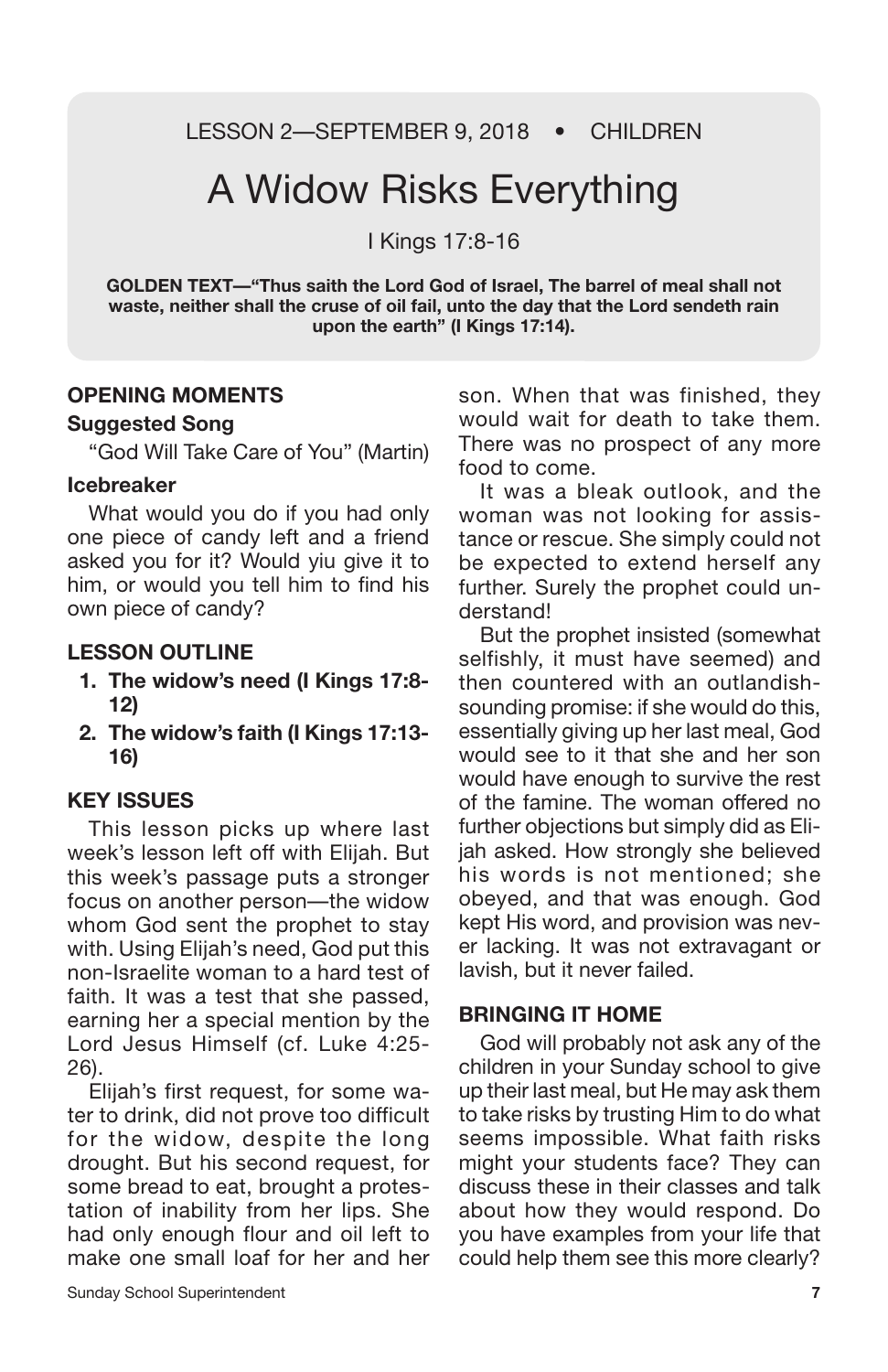## **Editorials**

*(Continued from page 3)*

## **2**<br>**2**<br>**2**<br>**2**<br>**2**<br>**2**<br>**2**<br>**2**<br>**2**<br>**2 Why Two Tracks?**

For longer than most of us can remember, Union Gospel Press has followed a unified lesson schedule for students of all ages, using the curriculum of the International Sunday School Lessons. Many other Christian publishers have also made use of this curriculum schedule. It has served us and our readers well over the decades.

A few years ago, however, a number of factors led to the conclusion that it was time to begin producing our own Sunday school curriculum schedules. It proved to be a formidable undertaking. Many hours and much work went into mapping out seven years of lesson plans, beginning with this quarter.

Early on, we decided to create separate curriculum tracks for adults and children. This was a major change, and it was not entered into lightly. The framework under which the entire Sunday school studies the same passage each week has been a mainstay of our approach for many decades.

Nevertheless, a number of compelling reasons argued for making the break. Chief among these is the fact that some Scripture passages contain elements that are far above the comprehension level of young children. Four-year-olds simply cannot grasp the exotic material in the Song of Solomon, for instance, and that is only one example (although admittedly an extreme one). Over the years, we have found many of our writers struggling valiantly to bring adult-level texts down to the children's level. Our editors have shared this struggle, and we have not always met success. It seemed to us highly probable that teachers were

struggling in their classrooms as well. We felt there had to be a better way.

We are absolutely committed to the truth that all Scripture, being part of God's inspired and inerrant Word, is important. Nevertheless, we faced an unavoidable reality: Over the course of fifty-two Sundays per year, it is not possible to cover all of the Bible—even in a curriculum cycle that extends a full seven years. Whether adults and children studied the same text or different ones, we had to be selective. For children's classes, then, it made sense to focus on those passages that would most readily contribute to their spiritual understanding, faith, and growth.

There is also a reverse benefit in moving the children's lessons onto their own track: we are free to tackle passages for adults that might be passed over for the children's sake. It is now possible, for example, to do a short series on the Song of Solomon, not just one or two lessons as in the past. (Have no fear; there are no plans for a series on the genealogies in I Chronicles!)

We thus believe that this plan actually promotes a more comprehensive approach to studying the Bible. Over the course of a student's lifetime, from childhood into adulthood, he will be exposed to more of the Bible, not less, than would have been possible before. And the lessons offered can be more readily crafted to fit his comprehension and interest level.

Under the new format, the children now have their own golden texts, often making them much better suited to memorization and application. Key passages can be repeated more often to reinforce essential truths. But again, most important, the harder passages can be reserved until the learners are older and have the spiritual and mental ability to process them. We fervently trust and hope that the students in your Sunday school will welcome and benefit from this new approach!